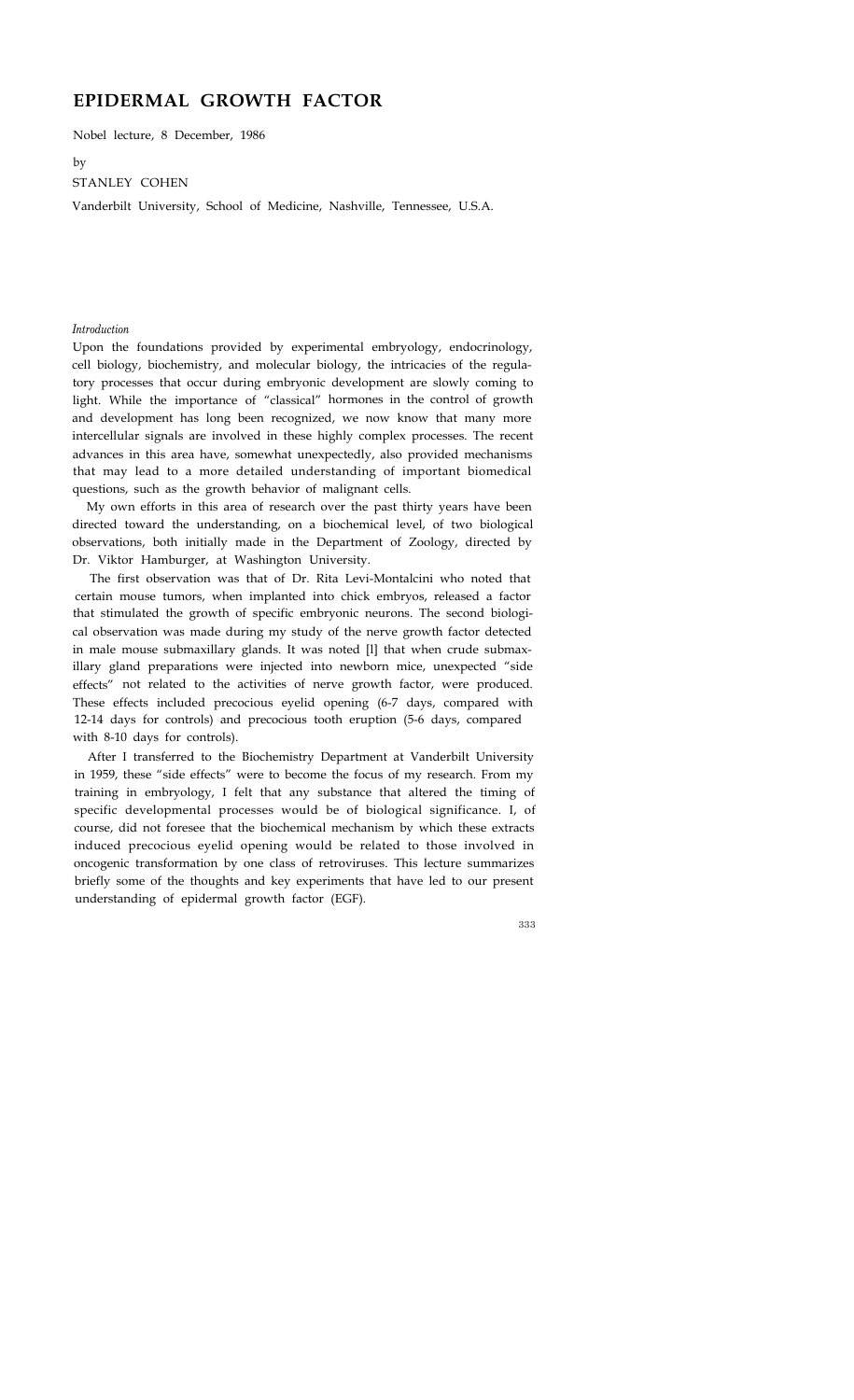

*Figure la and b.* Cross sections of the eyelid area from control, la, and experimental, lb, 8-day-old rats. The experimental animal had received daily injections (1 µg per 1 gm body weight) of the active protein.  $\times$  100. (reprinted from *Journal of Investigative Dermatology* (1963) 40, 1-5.)

*The First Decade.* By employing precocious eyelid opening as an assay, the factor, a small protein, responsible for these effects was isolated from murine submaxillary glands in the early 1960's [2]. Histological examination (Fig. 1) of control and EGF-treated newborn animals (mouse, rat, rabbit) revealed that the observed precocious eyelid separation was the consequence of a more generalized biological effect, namely, an enhancement of epidermal growth and keratinization [3]. The apparent precocious incisor eruption induced by EGF was, in reality, caused by an enhanced differentiation of the lids of the treated animals.

Since these were whole animal experiments, we were faced with the problem of whether the factor operated directly on epidermal cells or whether growth was induced indirectly, possibly by the increased production of a more "classical" hormone.

The techniques of tissue and organ culture seemed ideally suited for resolving this problem. A preliminary organ culture study was carried out during a sabbatical at the Istituto Superiore di Sanità in Rome in collaboration with Drs. Rita Levi-Montalcini and Domenica Attardi, and the study subsequently was continued at Vanderbilt University. The name epidermal growth factor, or EGF, was first used in the initial reports of these studies [4]. The results demonstrated that EGF directly stimulated the proliferation of epidermal cells in organ cultures of chick embryo skin; this mitogenic action of EGF, therefore, did not necessarily depend on other systemic or hormonal influences. During these experiments, the range of responsive animals was widened to include birds as well as mammals, suggesting that knowledge of the evolutionary origins of EGF would contribute to our understanding.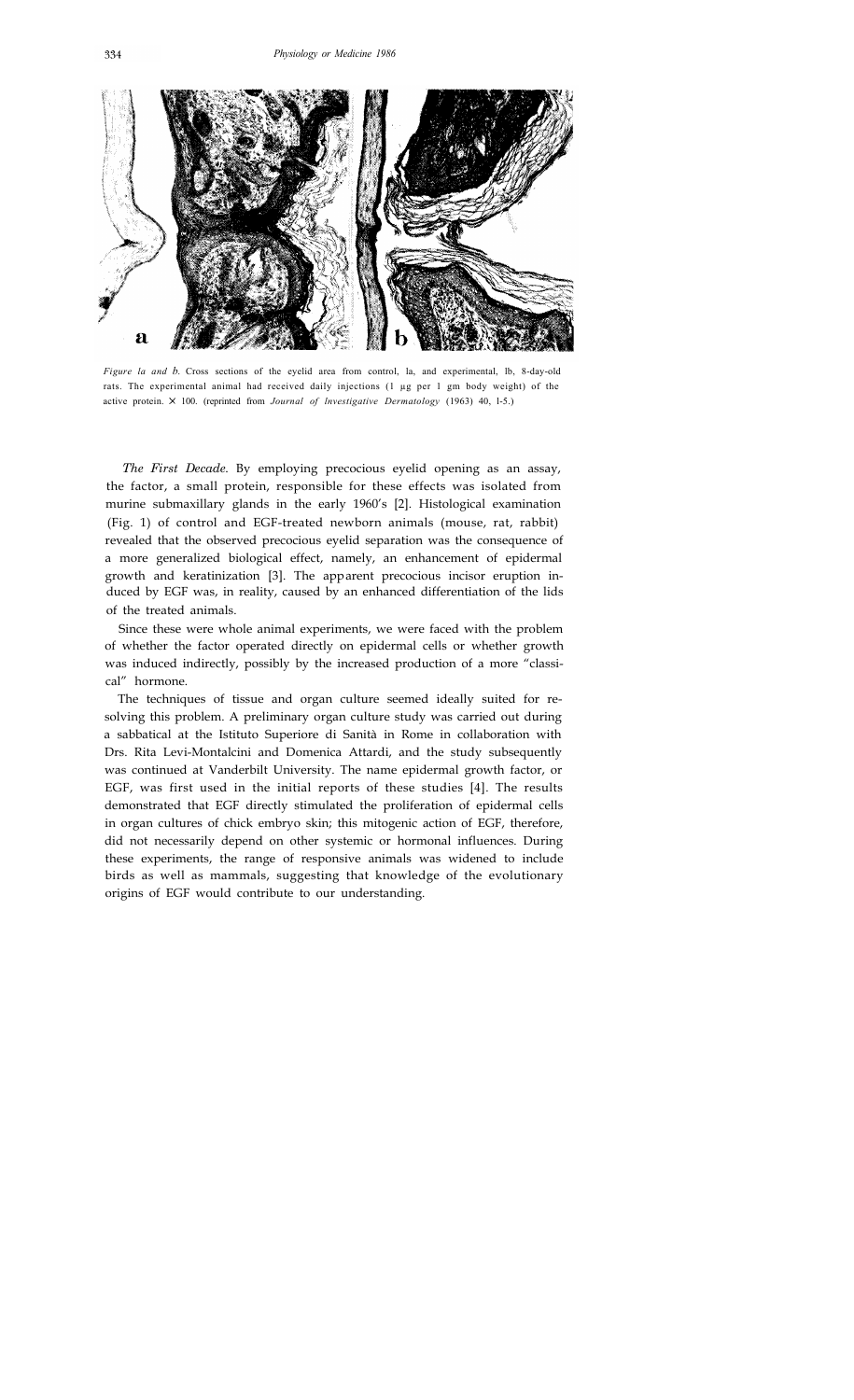By 1970 we had accumulated a spectrum of information regarding many aspects of the physiology of EGF:

- 1. We described a series of metabolic alterations (enhancement of polysome formation, induction of ornithine decarboxylase, etc.) that accompany the growth stimulating effects of EGF on epidermal cells. Many of these changes are now known to take place in a variety of cells when a growth stimulus is applied.
- 2. We identified the tubular cells of the submaxillary gland, which in the mouse exhibit sexual dimorphism, as the major site of synthesis of EGF in this species and noted, with the aid of a radioimmunoassay, that the synthesis of EGF, especially in female mice, was markedly enhanced by the administration of testosterone.
- 3. We demonstrated that, in crude homogenates of the mouse submaxillary gland, EGF existed as a high molecular weight noncovalent complex (- 75,000 daltons) consisting of two molecules of EGF and two molecules of an EGF-binding protein that possessed arginyl esterase activity.
- 4. On a more practical level, we and others found that the topical application of EGF accelerated cornea1 re-epithelialization in rabbits with wounded corneas.

The reader is referred to a number of early review articles wherein this information is detailed and references provided [5, 6]. By the end of the first decade, I was convinced that EGF plays a normal physiological role in many species, either during embryonic development or in homeostasis; what this role was at the whole animal level and how EGF interacted with cells at the molecular level were problems for the future.

*The Second Decade.* The development of a rapid, essentially two-step procedure for isolation of milligram quantities of EGF from murine submaxillary glands in the early 1970's [7] permitted the purification of sufficient quantities of mEGF (mouse-derived EGF) for a thorough characterization. This single technical advance opened the door to the application of many biochemical methodologies and insights. Amino acids analysis revealed that mEGF is a 53 residue polypeptide, entirely devoid of alanyl, phenylalanyl, or lysyl residues [8]. The primary sequence of mEGF [9] and the position of the three internal disulphide bonds [10] were determined and are depicted in Fig. 2. Though mEGF has yet to be crystallized and subjected to X-ray diffraction analysis, considerable spectroscopic data have been accumulated suggesting that the hormone has little periodic secondary structure; the presence of ß-sheet structures have been detected (reviewed in (11)).

At about this time (1973) a new facet of the biology of EGF was uncovered. Armelin [12] and Hollenberg and Cuatrecasas [13] were the first to report that fibroblasts in culture responded to EGF with enhanced DNA synthesis. These findings were corroborated in our laboratory with human fibroblasts [14, 15].

The finding that mouse-derived EGF was a potent mitogen for human cells indicated that receptors for EGF were present on human cells and, therefore, a polypeptide similar to EGF might be found in human tissue. We took two approaches in an attempt to isolate EGF-like molecules from human urine.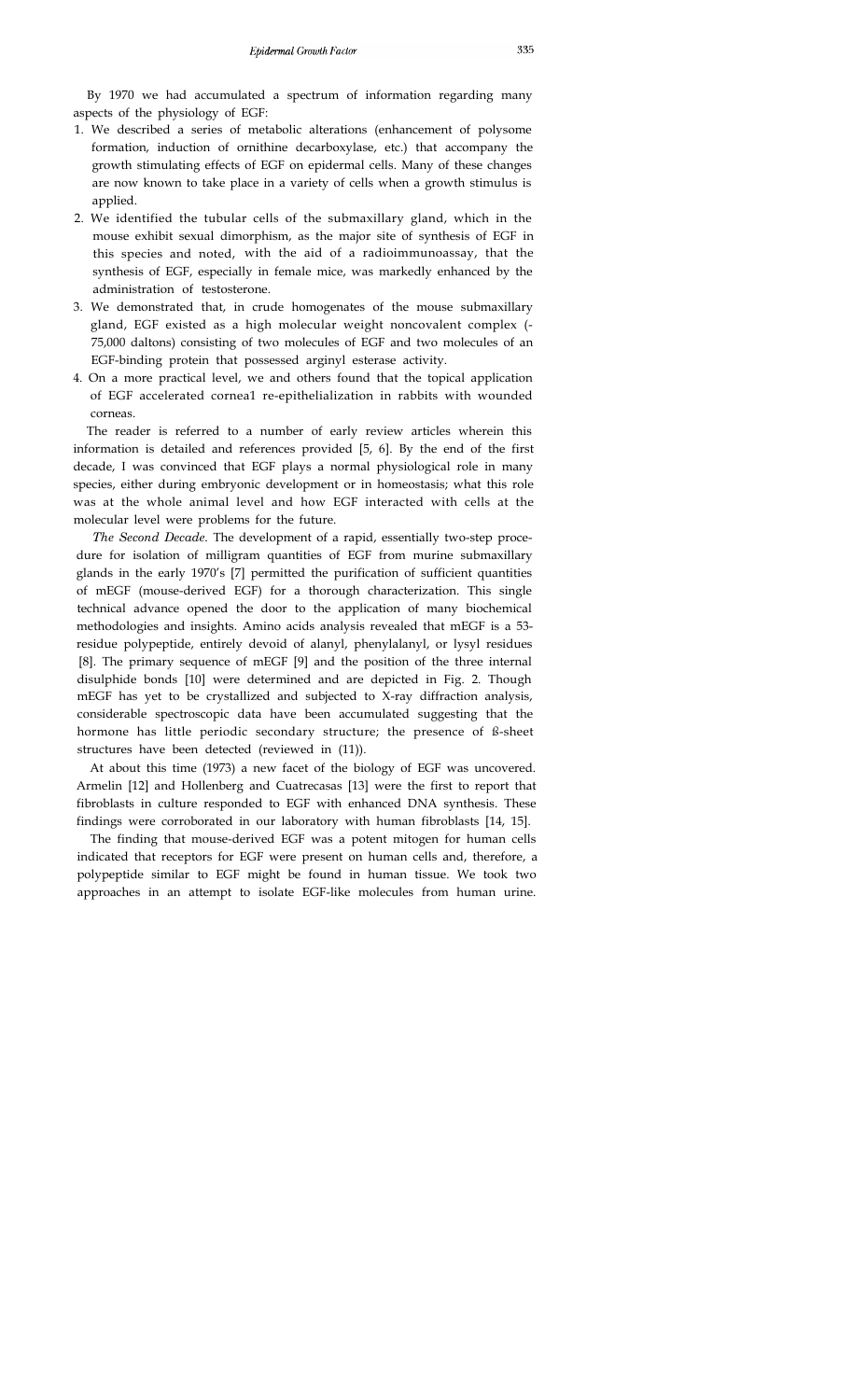

*Figure 2.* The amino acid sequence of EGF with placement of disulfide bonds. (Reprinted from *Journal of Biological Chemistry* (1973) 248, 7669-7672.)

First, an immuno-affinity column procedure (using anti-mouse EGF antibodies) was used to purify partially a substance from human urine that was similar to the mouse hormone in its biological activity [16]. In another approach, we developed a sensitive and specific radioreceptor competitive binding assay for EGF-related polypeptides, using cultured human fibroblasts and  $1251$ -labelled mouse EGF, that permitted the isolation of microgram quantities of pure growth factor from protein concentrates of human urine [17]. The biological effects of the purified human polypeptide were qualitatively identical to those previously described for the mouse growth factor. These included the stimulation of the proliferation *in vitro* of fibroblasts and cornea1 epithelial cells, as well as the induction of precocious eyelid opening in the newborn mouse, which still remains the most specific biological assay for EGF. The amino acid compositions of the human and mouse polypeptides differed, but clear similarities were noted. Both polypeptides apparently competed for the same site on the cell membrane and antibodies to the mouse polypeptide crossreacted with the human hormone. We concluded that we had isolated the human counterpart of murine EGF.

As is usual in science, an unexpected and completely new aspect of the biology of EGF emerged with the report by Gregory [18] that urogastrone, a gastric antisecretory hormone isolated from human urine, appeared to be identical to human EGF and closely related to murine EGF. Human EGF (urogastrone) and murine EGF are now believed to invoke identical response in all target cells. The relationship between human EGF and urogastrone could only have been detected from a structural comparison of these molecules; even today, no rationale is available to connect inhibition of acid secretion and stimulation of cell growth.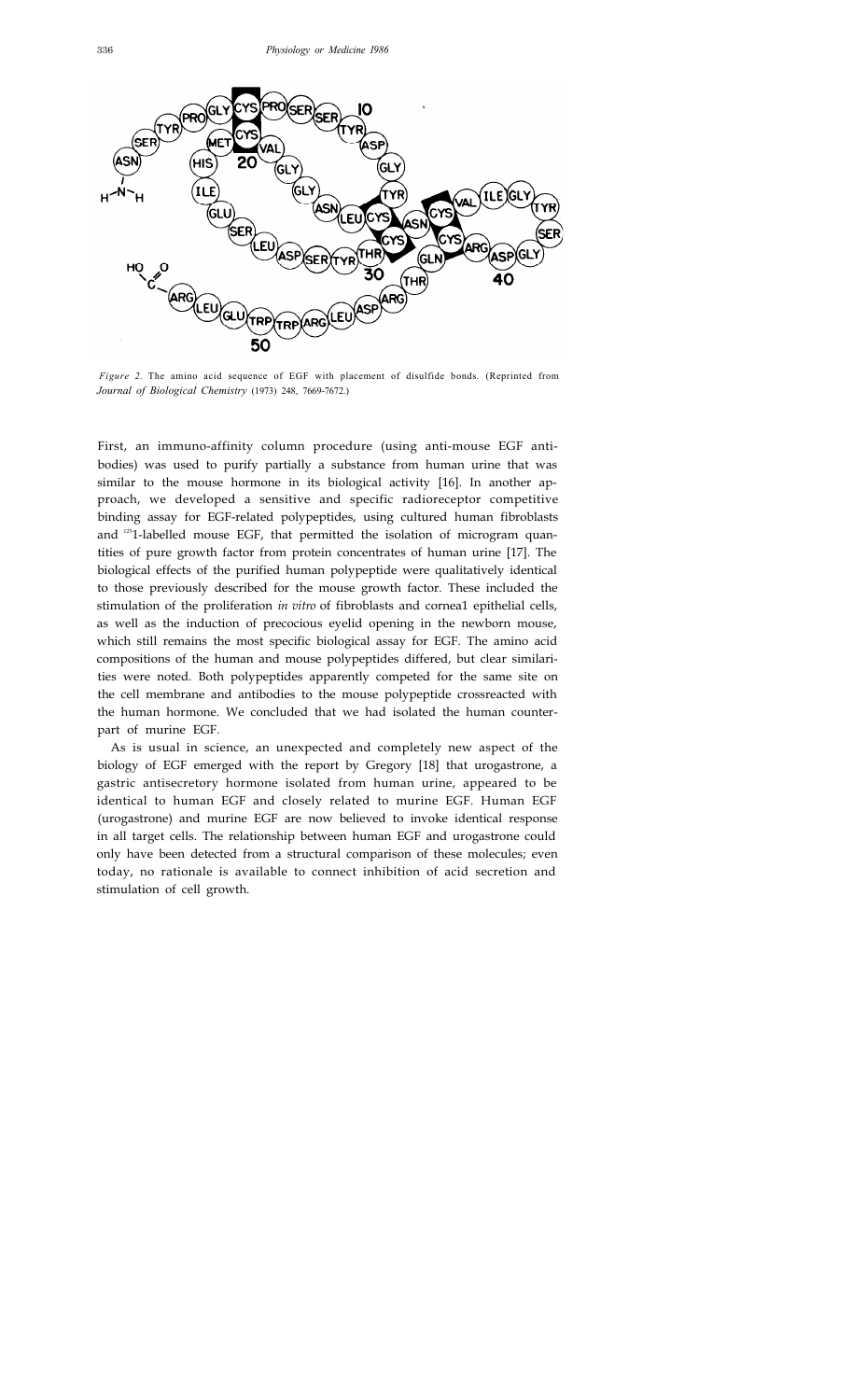Given a cell culture system (human fibroblasts) in which EGF acted as a "growth factor" we were faced in 1975 with a rather formidable task: how does EGF stimulate cell growth? Although neuronal uptake and retrograde transport of nerve growth factor had been demonstrated in 1974 [19], almost all endocrinologists were of the opinion that peptide hormones, after binding to their receptors on the plasma membrane, were released into the extracellular environment.

Our initial experiments [20] utilizing <sup>125</sup>I-EGF and human fibroblasts confirmed the presence of plasma membrane receptors for EGF. Two additional and significant observations were made. First, the binding of <sup>125</sup>1-EGF to the cell surface of intact fibroblasts was rapidly followed by proteolytic degradation of the growth factor by a cell-mediated process. Secondly, it was noted that NRK cells lost their ability to bind <sup>125</sup>1-EGF following transformation by the Kirsten virus. The former observation directed us to an examination of the possibility that cell-bound EGF was internalized prior to degradation [21]. The latter observation was later generalized to include a variety of cells transformed by retroviruses [22] and eventually led George Todaro and others to isolate the EGF-related polypeptide, a-transforming growth factor, and to propose the autocrine hypothesis [62].

As a step in defining the biochemical events that occur during and subsequent to the interaction of EGF with the cell surface, we examined the metabolic fate of the bound hormone. We came to the conclusion (2 1) that subsequent to the initial binding of <sup>125</sup>1-EGF to specific plasma membrane receptors, the EGF:receptor complex is internalized and the hormone is ultimately degraded in lysosomes. These conclusions, drawn from studies of the interaction of  $125$ 1-EGF with human fibroblasts, were based on the following series of observations:

- 1. Cell-bound  $^{125}$ 1-EGF was rapidly degraded to  $[^{125}$ I]monoiodotyrosine at 37°. At 0°, however, cell-bound <sup>125</sup>1-EGF was not degraded, but slowly dissociated from the cell surface.
- 2. When the binding of  $1251$ -EGF was first carried out at 37 $\degree$  and the cells then incubated at 0°, almost no release of cell-bound radioactivity was detected.
- 3. Degradation of <sup>125</sup>1-EGF, but not binding, required metabolic energy.
- 4. The degradation was blocked by drugs that inhibit lysosomal function, such as chloroquine and ammonium chloride.
- 5. When  $125$ 1-EGF was bound to cells at  $0^{\circ}$ , the hormone was readily accessible to surface reactive agents, such as trypsin and antibodies to EGF. However, when the hormone was bound to cells at 37° it was much less accessible to either of these reagents.
- 7. Exposure of fibroblasts to EGF resulted in an apparent loss of plasma membrane receptors for EGF.

Taken together, these observations, which have subsequently been extented by others to a number of polypeptide hormones, provided quantitative biochemical evidence for a complex mechanism through which cells interact with extracellular regulatory signals.

The challenge of direct visualization of the internalization of EGF was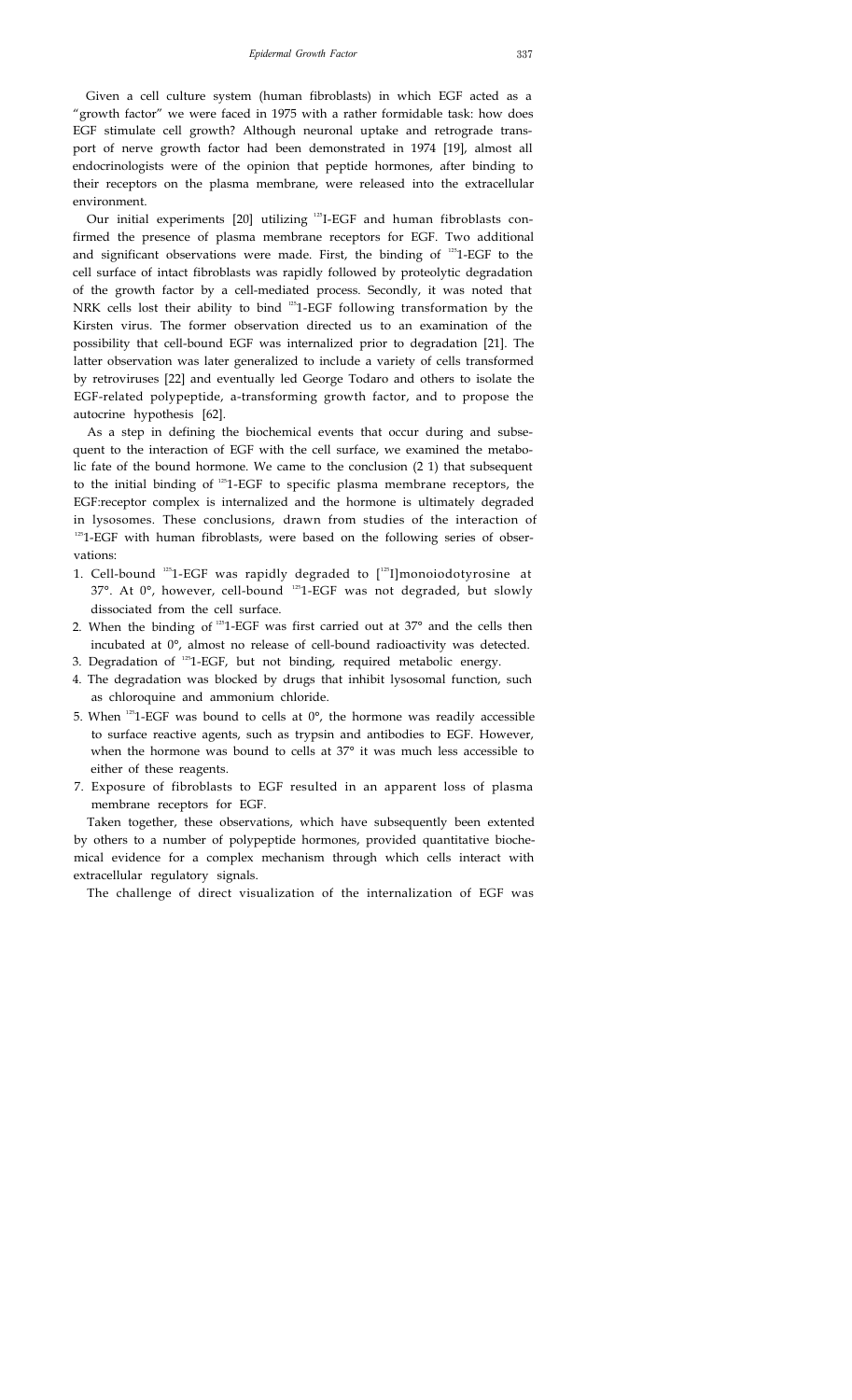

*Figure 3.* Diagram of F-EGF interaction with A-431 cells. F-EGF- receptor complexes, identified by the characteristic spatial relationship of particles and membrane (4- to 6-nm separation), are apparent at initial binding and are preserved through the processes of clustering, pinocytosis, and incorporation into MVBs. Further incubation at 37°C allows disruption of the F-EGF-receptor complex (attested by pools of free ferritin), a process blocked by the presence of amines. (reprinted from *Proceedings of National Academy of Science USA* (1979) 76, 5689-5693.)

approached using three general procedures: the preparation and tracing of fluorescent derivatives of EGF  $[23, 24]$  the tracing of  $^{125}$ 1-EGF by electron microscopic autoradiography [25], and the preparation and tracing of EGFferritin conjugates by electron microscopy [26, 27].

Although all three morphological approaches confirmed the original biochemical studies with  $^{125}$ 1-EGF [21], the use of the biologically active EGF-ferritin conjugate (F-EGF) provided the clearest and most direct picture of the metabolic fate of EGF. At 4° the EGF-ferritin conjugate specifically bound to the plasma membrane of cells and appeared to be randomly distributed on specific receptor sites. When the cells were warmed to 37°, the EGF-ferritin redistributed on the surface of the plasma membrane within one minute to form many small clusters. The clusters of receptor-bound EGF-ferritin molecules were then rapidly internalized into endocytic vesicles. Within 30 min approximately 84% of the ferritin was seen in multivesicular bodies that were considered to be lysosome-related, These data also provided morphological evidence for the hypothesis that "down-regulation" of surface receptors for EGF involves internalization of intact hormone-receptor complexes. A diagram that illustrates our conclusions is presented in Fig. 3. It was subsequently demonstrated, by metabolic labelling and immunoprecipitation with anti-receptor antibodies, that EGF-mediated internalization of the EGF:receptor complex is associated not only with the degradation of EGF but also with enhanced degradation of the receptor [28].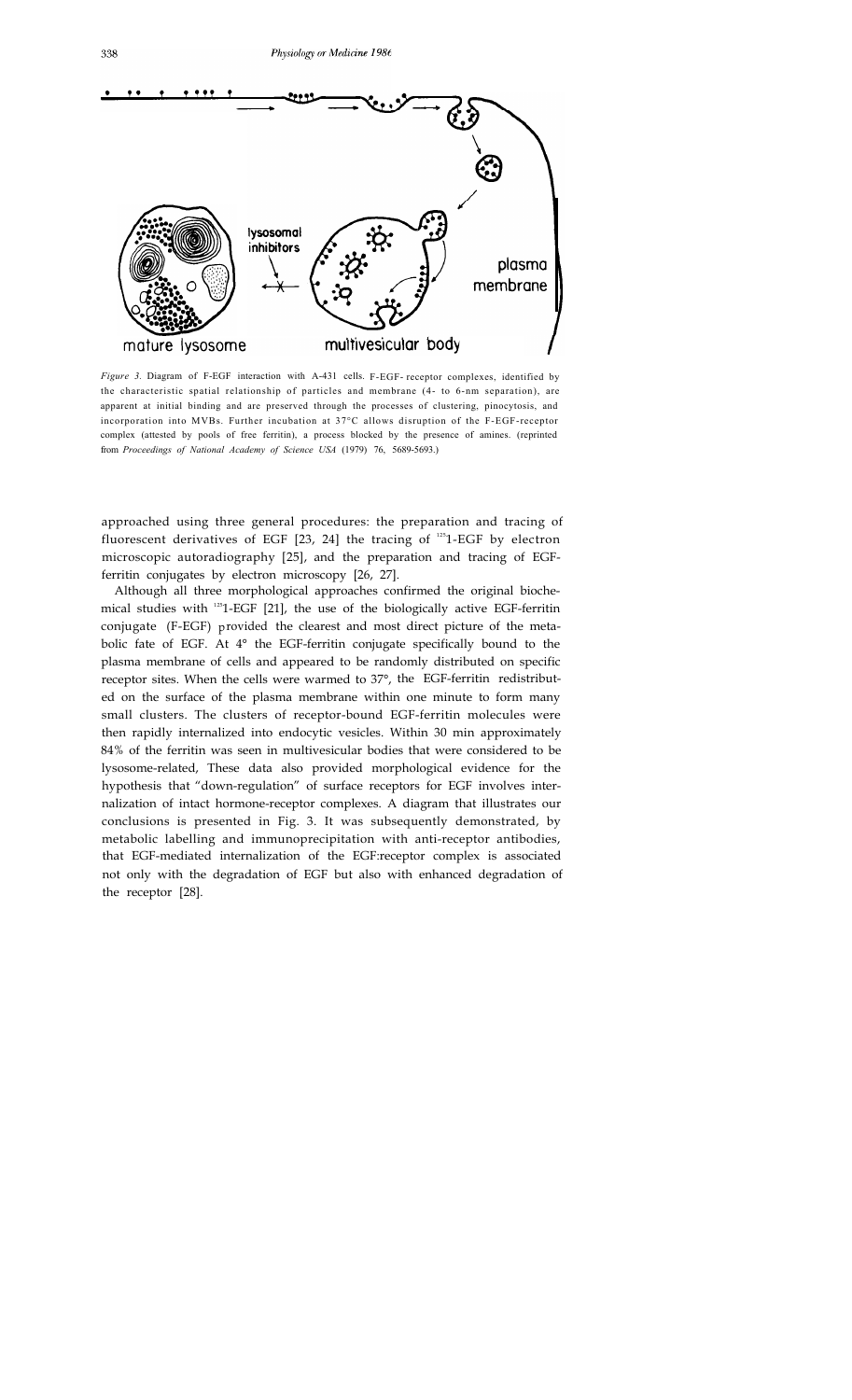A critical question in this area of hormone research is whether the intracellular processing of hormones and their receptors is related to, or necessary for, the generation of biological responses to the hormone. My opinion is that no clear experimental evidence exists to answer this very important question.

In view of our inability to define the relevance of receptor-mediated internalization to the growth factor's biological activity and our belief that cellular alterations induced by EGF result from the amplification and propagation of a series of "signals" generated during the binding and internalization of the hormone, we sought, in the late 1970's, to obtain a cell-free system that responded *in vitro* to the addition of EGF. Since the A-431 human epidermoid carcinoma cell line had been shown to have an extraordinarily high concentration of EGF receptors, 2-3 X 10° receptors/cell [29, 24], we utilized a membrane preparation from these cells to look for an EGF-dependent alteration of membrane structure and/or function. Like the technical turning point that the rapid purification of milligram quantities of EGF provided (see above), the identification of the A-431 cell line as an enriched source of EGF receptors was instrumental for both biochemical and molecular biological studies of the mechanism of action of EGF.

As expected, membranes from these cells were able to specifically bind relatively large quantities of <sup>125</sup>I-EGF. Since phosphorylation and dephosphorylation reactions participate in the control of many metabolic pathways and membranes contain endogenous protein kinases and phosphatases, a study [30] was initiated to assess the possible role of EGF as a modulator of these regulatory processes. Aliquots of the A-431 membrane preparation were examined for their ability to phosphorylate endogenous membrane components and to determine whether the binding of EGF resulted in a perturbation of this biochemical system. The incubation of A-431 membranes at 0° with  $[\gamma^{32}P]ATP$  in the presence of Mg<sup>++</sup> or Mn<sup>++</sup>,resulted in the incorporation of radioactivity into trichloroacetic acid-insoluble material. Of key importance was the discovery that the prior addition of EGF to the reaction mixture resulted in a 3-fold enhancement of the phosphorylation of endogenous membrane-associated protein (Fig. 4).

The enchanced incorporation of  ${}^{32}P$  into the membrane preparations was specific for EGF; the major phosphorylated membrane components detected were proteins having molecular weights of  $\sim$  170,000 and 150,000. The addition of EGF to A-431 membrane preparations stimulated the phosphorylation of not only endogenous membrane proteins, but also a number of exogenously added protein substrates.

It was suggested at that time (1978) that the phosphorylation of membrane or membrane-associated components might be an initial event in the generation of intracellular signals that regulate cell growth. The reader is referred to a review (31) that summarized our knowledge as of 1979.

By the end of this second decade, I was encouraged and excited by the prospect that we had made a significant inroad into the understanding of the mechanism of action of EGF at the cellular and biochemical level.

*The Third Decade.* The detection of a direct effect of EGF on a chemical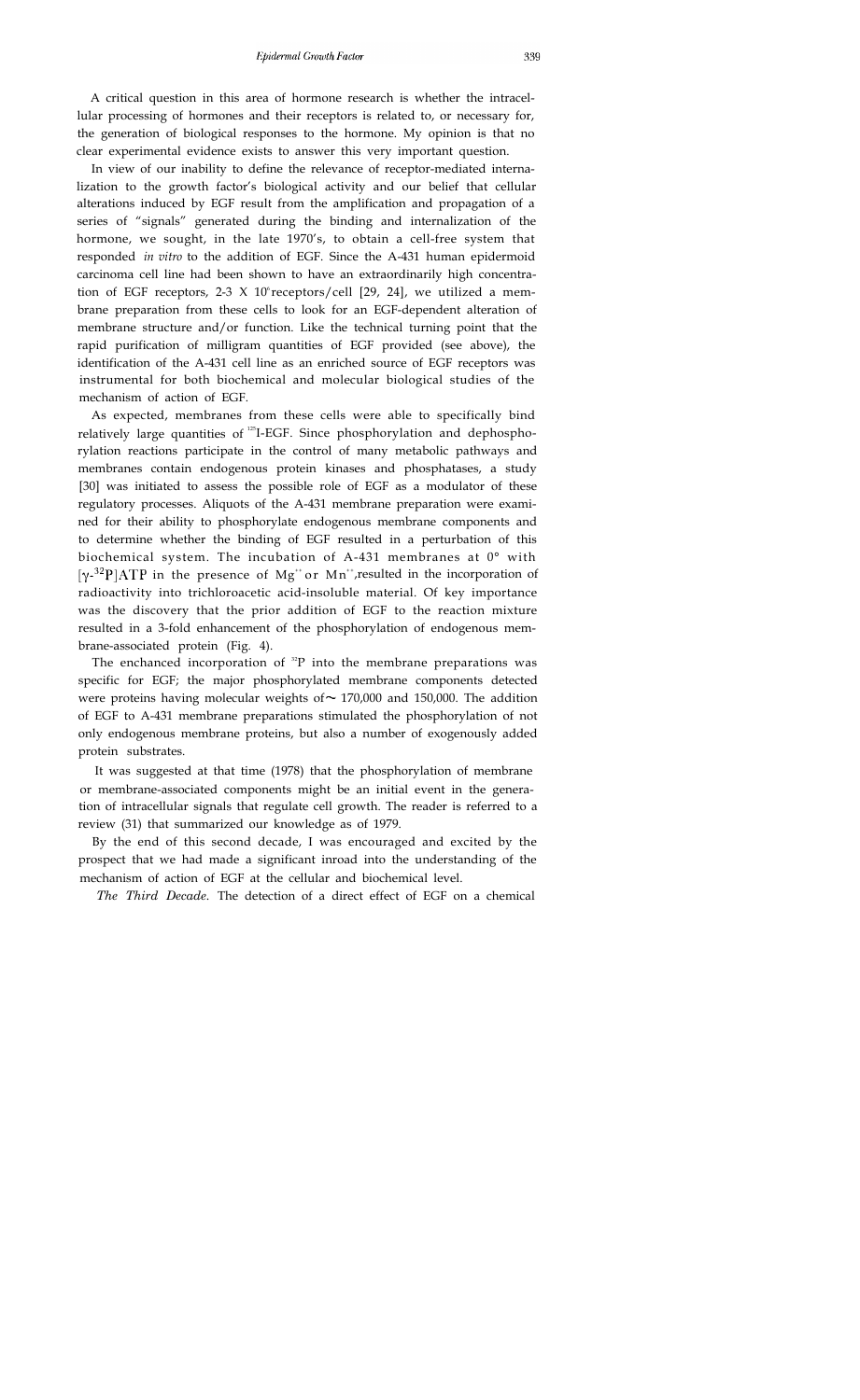

*Figure 4.* Stimulation of EGF of the incorporation of <sup>32</sup>P-hosphate from  $\left[\gamma^{32}P\right]$  ATP into cell membranes. The reaction mixtures contained A-431 membrane (27 µg protein), HEPES buffer (20 mM, pH 7.4), MnCI, (1 mM),  $[\gamma^{32}P]ATP$  (15 µM, 8X 1O<sup>5</sup>c.p.m.), EGF (40 ng) and BSA (7.5 µg) in a final volume of60  $\mu$ 1. The reaction tubes were placed on ice and preincubated for 10 min in the presence  $(0)$  or absence  $($ <sup>o</sup> $)$  of EGF. The reaction was initiated by the addition of labelled ATP and incubation at 0°C was continued for the indicated times. The reaction was terminated by pipetting 50-µl aliquots on to squares (2 cm) of Whatman 3 MM filter paper and immediately dropping the paper into a beaker of cold 10% TCA containing 0.01 M sodium pyrophosphate. The filter papers were washed extensively with pyrophosphate-containing 10% TCA at room temperature, extracted with alcohol and ether dried, and the radioactivity measured in a Nuclear Chicago gas-flow counter. (reprinted from *Nature* (1978) 276, 408-410.)

reaction in a cell-free system led to a more detailed biochemical characterization of the reaction in A-431 membranes and to its extension to membrane preparations from normal human placenta and cultured human fibroblasts [32, 33, 34]. The EGF-stimulated kinase activity of A-431 membranes was not removed by extraction of the membranes with a variety of solutions, such as high salt or urea, suggesting that the kinase, receptor, and substrates were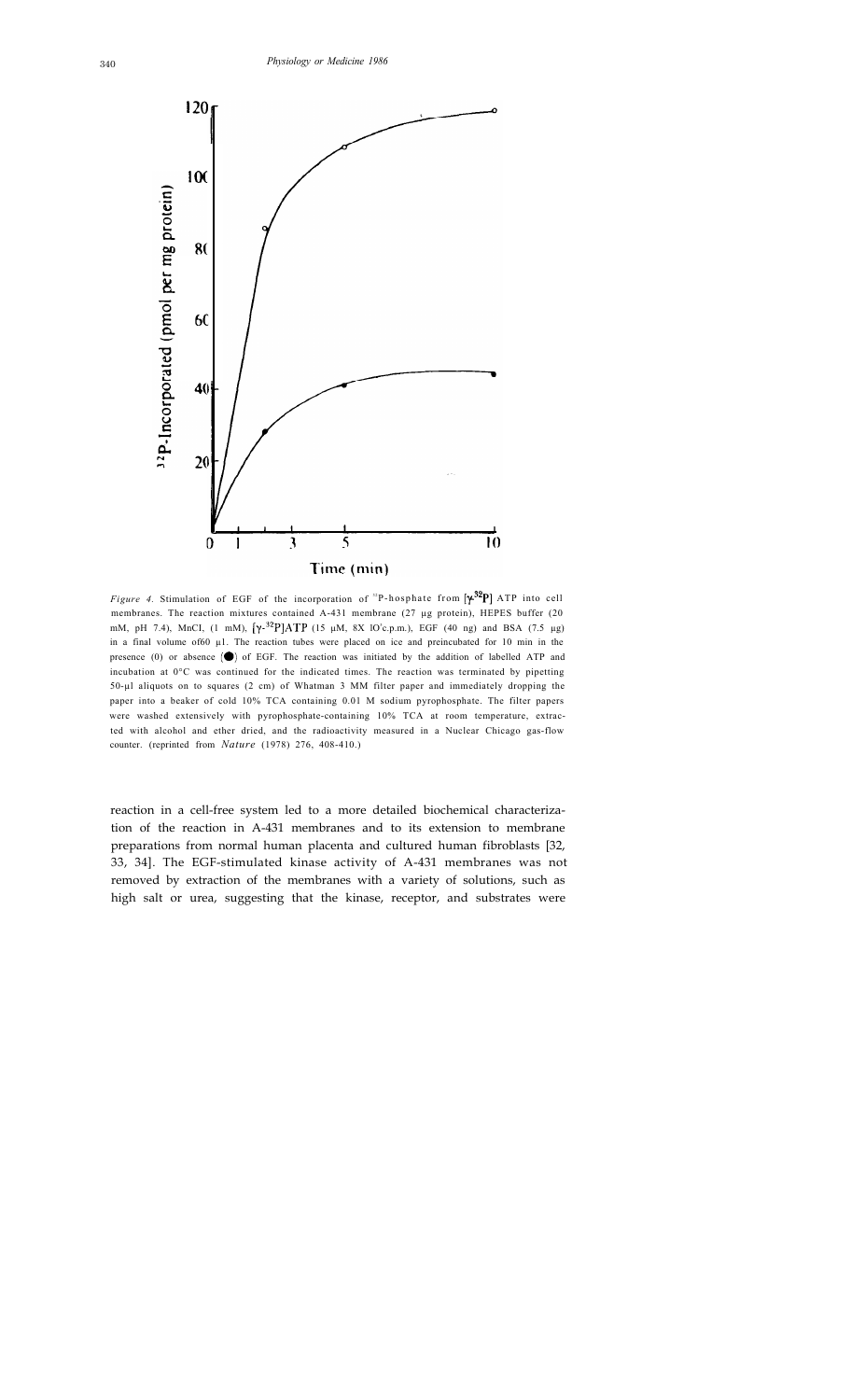integral membrane proteins. We, at this time, were aware of reports from several laboratories [35, 36, 37] that the molecular weight of the putative receptor for EGF, as detected by crosslinking with  $^{125}$ 1-EGF, was in the range of our major phosphorylated membrane glycoproteins, i.e. 150-170 kDa.

Our studies provided the following data concerning the mechanism by which EGF regulated protein phosphorylation in the cell-free A-431 membrane system:

- 1. Activation of the membrane-associated kinase activity by EGF was a rapid process, even at 0°.
- 2. Dephosphorylation reactions in the membrane also occurred with great rapidity, but were not affected by the presence of EGF.
- 3. EGF does not cause the release from the membrane of either a soluble protein kinase or modulator of the kinase.
- 4. The EGF-induced activation of the membrane kinase could be reversed by removal of the hormone from the membrane by anti-EGF IgG, indicating that proteolytic activation was not involved.

We originally assumed, based on data that clearly indicated different heat sensitivities of the receptor and the kinase [32], that at least two separate entities were involved. However, the possibility that the receptor and the kinase activities were present in the same molecule was raised by two unexpected observations. First, A-431 membranes could be solubilized by detergents with retention of EGF-enhanced phosphorylation activity as well as <sup>125</sup>1-EGF binding activity. Second, the EGF-receptor, the EGF-dependent kinase activity, as well as the substrate, were co-purified by EGF-affinity chromatography as a major 150 kDa protein.

We originally had reported [32] that the EGF-stimulated protein kinase phosphorylated mainly threonine residues, and in this and other regards it resembled the kinase activity of the transforming protein of Rous sarcoma virus (RSV). Soon thereafter, however, it was reported that the RSV-associated protein kinase and tumor virus-associated protein kinases [38, 39] actually phosphorylated tyrosine residues, originally mistakenly identified as threonine due to co-migration of the two phosphorylated amino acids in the electrophoretic system employed. Since we had employed a similar electrophoretic system, we reinvestigated the nature of the EGF-stimulated protein kinase reaction and discovered that the affinity purified EGF-activated receptorkinase also phosphorylated tyrosine residues [40].

To determine whether the EGF receptor associated kinase activity might be due to trace contamination with  $pp60<sup>sec</sup>$  we looked for an interaction of the EGF receptor kinase preparations with  $pp60<sup>sec</sup>$  antisera. All though the receptor kinase was able specifically to phosphorylate these anti- $src$  antibodies, the receptor-kinase was not precipitated by such antisera [41, 42]. We interpreted these results to mean that while the EGF receptor-kinase might be related to  $p p 60$ <sup>src</sup>, the two kinases were not identical.

We then attempted to purify further the EGF receptor [43]. When the previous affinity purification procedure [34] was applied to A-431 membrane vesicles in the absence of Ca<sup>2+</sup>, the receptor-kinase was isolated as a 170 kDa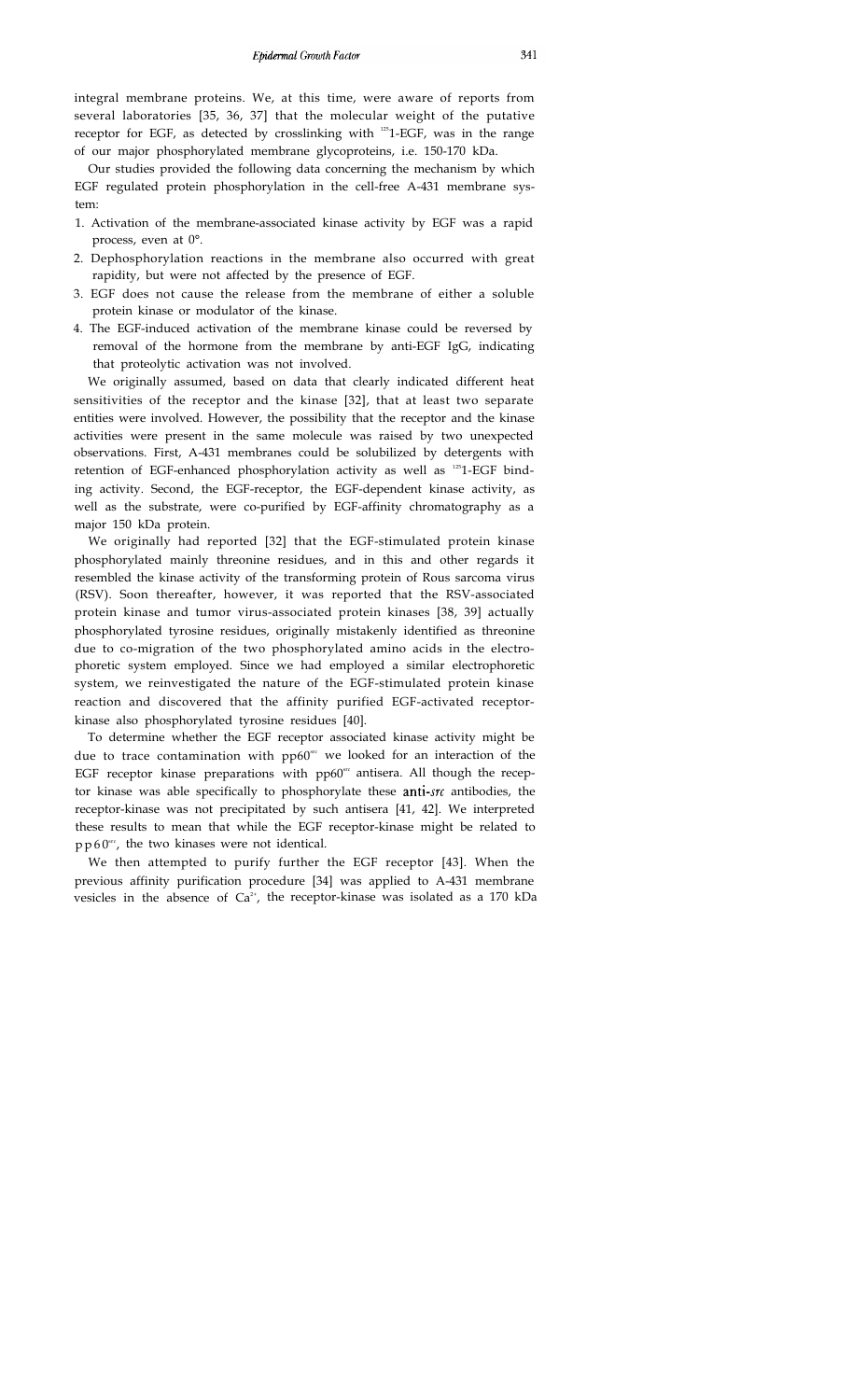protein. The 150 kDa receptor protein initially observed in preparations from scraped membranes has been shown to be a proteolytic fragment of the 170 kDa native species, produced by the action of a  $Ca<sup>2+</sup>$ -dependent neutral protease [44, 45].

The receptor properties of both the 170 kDa and 150 kDa preparations were demonstrated not only by their capacities to bind 125 I-EGF, but also by covalent crosslinking to  $125$ -EGF. The major functional difference between the 170 and 150 kDa preparations appeared to be the ability of the former to "autophosphorylate" at a rate of 5 to 10 times greater than the latter. This observation is understandable since it is now known that the major autophosphorylated tyrosine residues are located near the carboxy-terminus of the 170 kDa receptor and are not present in the 150 kDa proteolytic fragment.

We addressed the question of whether the three domains present in our receptor preparation (binding, kinase, and substrate) reside in one or more than one molecule by applying more stringent purification procedures. The three domains remained associated not only following EGF affinity chromatography but also lentil lectin-Sepharose chromatography, indicating that both the receptor and the kinase were associated with lectin-reactive carbohydrate groups. More importantly, the three detectable domains remained associated following electrophoresis in nondenaturing gels and immunoprecipitation using antisera to the purified receptor. Although these results were not considered definitive, they encouraged speculation that all of- the domains were present in the same molecule.

The question was resolved by a series of experiments designed to identify the EGF-stimulated kinase by affinity labelling [46, 47]. When A-431 membrane vesicles were treated with 5<sup>1</sup>-p-FSO<sub>2</sub>BzAdo, a reagent previously shown to affinity label ATP or ADP binding sites in a variety of enzymes, the EGFstimulated kinase was irreversibly inhibited. When A-431 membrane vesicles were labelled with  $5^{\text{!-}}$ p-FSO<sub>2</sub>Bz[<sup>14</sup>C]Ado and then subjected to SDS-polyacrylamide gel electrophoresis and autoradiography, most of the covalently attached affinity label migrated with the 170 kDa receptor and its 150 kDa proteolytic fragment. The labelling observed was at an ATP binding site, as it was inhibited by AMP-PNP, a hydrolysis-resistant ATP analog, but not by adenosine, AMP, ADP, GTP, or NAD. Furthermore, after labelling A-431 vesicles or scraped membranes with  $5$ <sup>1</sup>-p-FSO<sub>2</sub>Bz[<sup>14</sup>C]Ado, the receptor was affinity purified under conditions previously shown to co-purify the receptor and the kinase. The receptor was the only component of the purified preparation which contained detectable affinity label. Thus, we concluded that the receptor and the kinase are two domains of the same polypeptide. Lastly, if the EGF-sensitive kinase activity was inactivated, by mild heating or exposure to n-ethylmaleimide, the 150 kDa and 170 kDa receptor species could not be labelled with the ATP affinity reagent. The mechanism by which binding of EGF to the external domain of the receptor activates the cytoplasmic catalytic domain is not yet known [11, 48].

That the EGF receptor is a glycoprotein was first suggested by observations that a variety of lectins inhibit the binding of  $^{125}$ 1-EGF to cultured human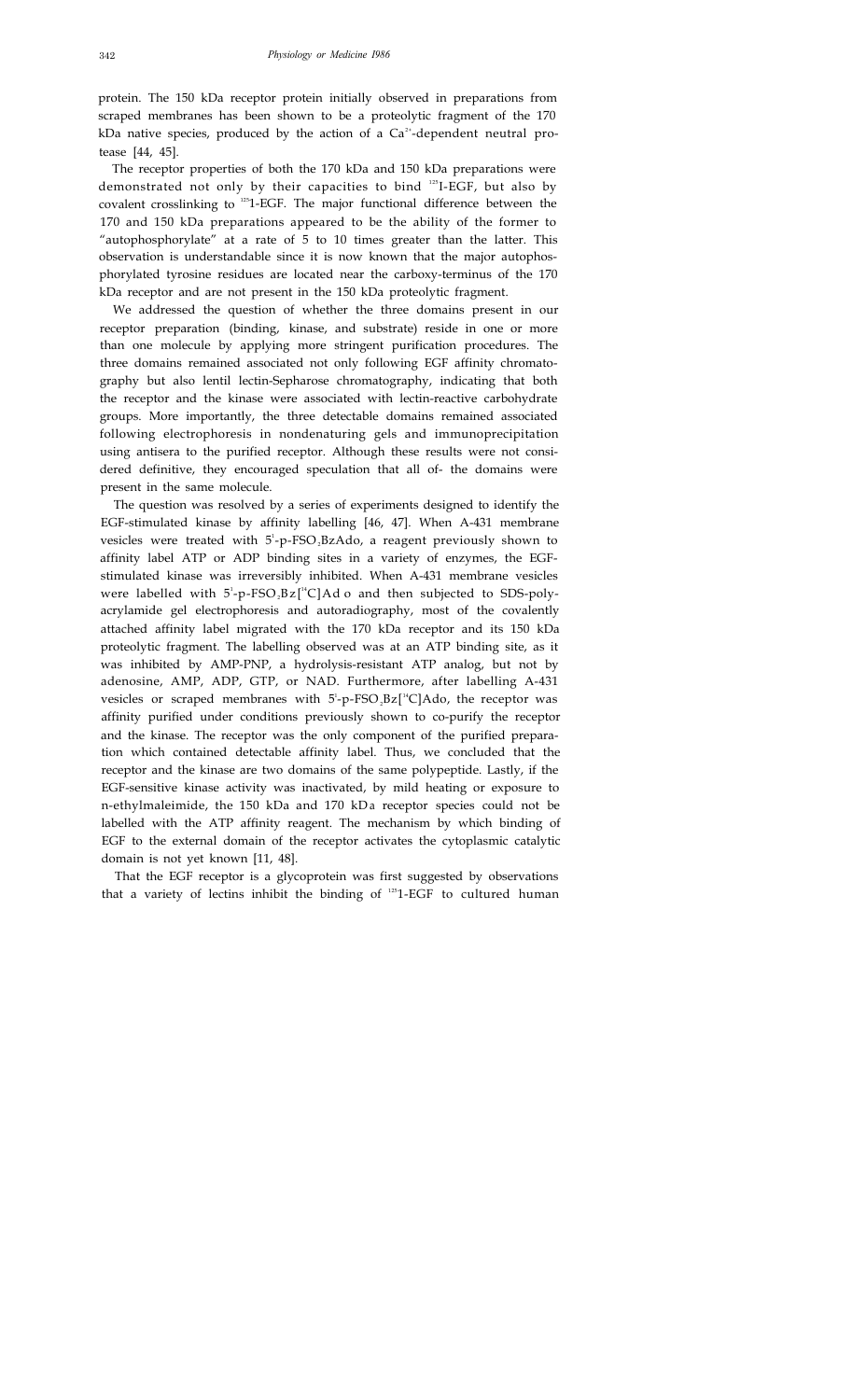fibroblasts (49) or to human placental membranes [50] and that the receptor may be purified by lectin chromatography [51]. The biosynthesis and glycosylation of the receptor in A-431 cells have recently been addressed in several studies in which cells have been metabolically labelled and the receptor species identified by immunoprecipitation [48, 52].

It is not possible to consider here the thousands of reports regarding EGF and its receptor in biology and medicine. The reader is referred to several recent reviews that summarize various aspects of this ever burgeoning area [11, 48, 53, 54].

I now, very briefly, indicate some of the major advances made in other laboratories throughout the world that I believe will lead to a more complete understanding of the role of EGF and its receptor/kinase in growth regulation.

(1) The elucidation of the amino acid sequence of the EGF receptor, deduced from the nucleotide sequence of cDNA clones, and the discovery that the  $erb-B$  transforming gene of avian erythroblastosis virus probably is derived from the avian EGF receptor [55].

(2) The elucidation of the nucleotide sequence of the cDNA for prepro EGF which predicts a 128,000 molecular weight protein precursor [56, 57]. The EGF precursor may be a membrane-spanning protein, conceivably a receptor for an as yet unknown ligand. Of great interest in this regard has been the detection of preproEGF in the kidney [58], the detection of two EGF-related loci (in *Drosophila* and in *Cuenorhabditis)* that regulate development [59, 60], and the detection of an EGF-related sequence in the genome of the vaccinia virus (61). These findings suggest that EGF is of ancient origin and may have been used for a variety of functional roles.

(3) The discovery that both fetal and malignant cells produce an EGFrelated protein  $(\alpha$ -TGF) that appears to interact with the EGF receptor and mimics the biological activity of EGF [62].

(4) The discovery that the receptors for insulin as well as a number of other growth factors are ligand activated tyrosine kinases [48, 54].

Although our current working hypothesis is that the initial functional signal transmitted by EGF is related to the tyrosine kinase activity of its receptor, the exact pathway of growth activation, expecially between the receptor and cell nucleus, remains elusive. This is true not only for EGF, but also for the other growth factors whose receptors are tyrosine kinases as well as those oncogenes whose products are tyrosine kinases.

*Where do we go from here?* - Do we look for specific cellular proteins whose functions are altered by tyrosine phosphorylation? Is the intracellular translocation of tyrosine kinases of physiological significance? Is it possible that autophosphorylated receptors or related oncogene proteins serve some still unidentified regulatory role? What are the mechanisms for sending stimulator-y or inhibitory signals to the nucleus? What is the normal physiological role of EGF during development and homeostasis? The answers to these and a host of other questions must be found before we can fully comprehend this important regulatory system.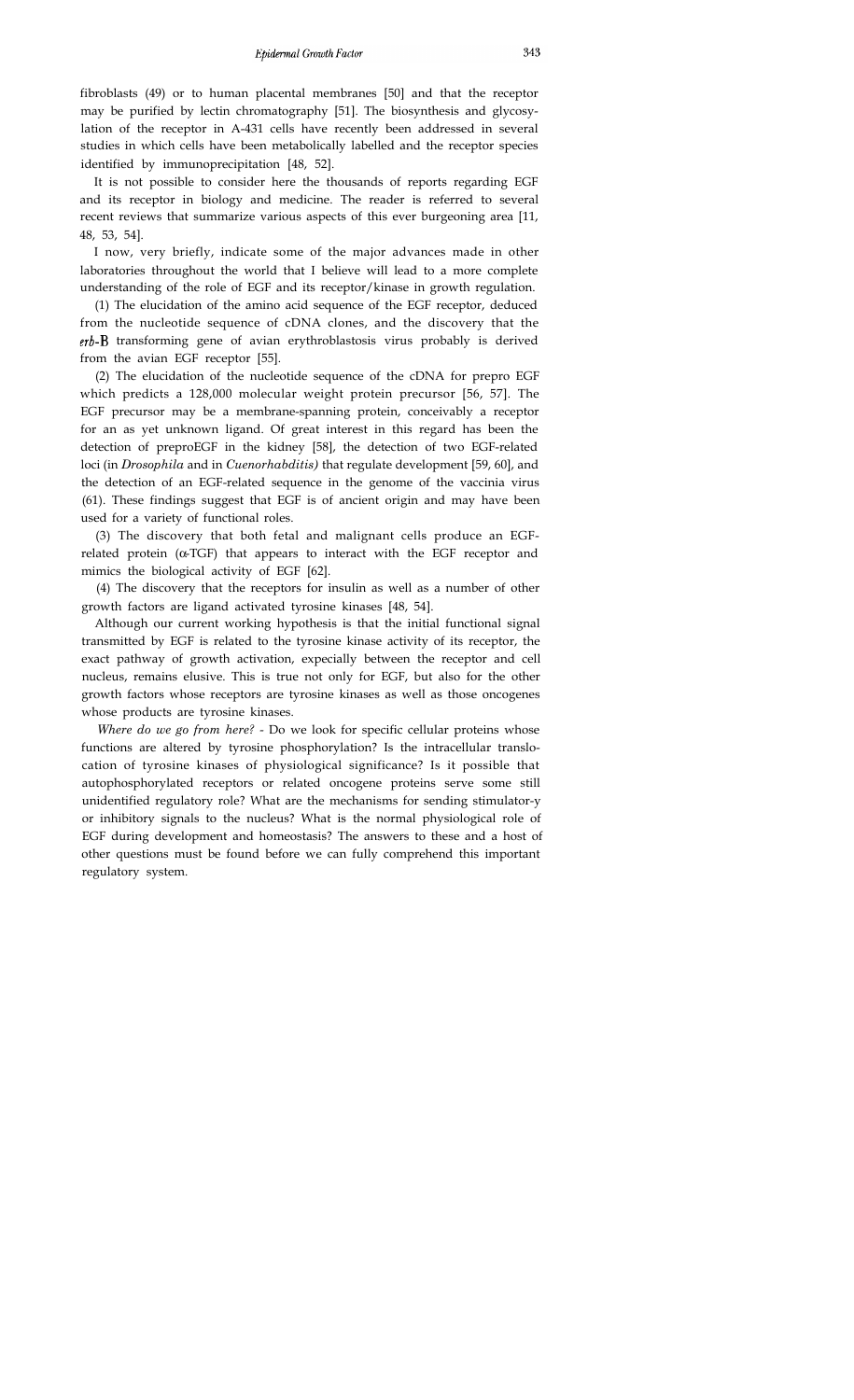### ACKNOWLEDGEMENTS

To the many colleagues, students and technical assistants who have contributed to these investigations, I am most grateful. I also wish to acknowledge, with gratitude, the support of the National Institutes of Health and the American Cancer Society.

#### REFERENCES

- 1. Cohen, *S.* (1960) *Proc. Natl. Acad. Sci. USA 46,* 302-311.
- 2. Cohen, S. (1962) *J. Biol. Chem. 237,* 1555-1562.
- 3. Cohen, S. and Elliott, G. A. (1963) *J. Invest. Dermatol. 40,* l-5.
- 4. Cohen, S. (1965) *Dev. Biol.* 12, 394-407.
- 5. Cohen, S. and Taylor, J. M. (1974) in *Recent Progress in Hormone Research,* Vol. 30 pp. 533-550 (R. O. Greep, ed.) Academic Press.
- 6. Cohen, S. and Savage, C. R., Jr. (1974) in *Recent Progress in Hormone Research,* Vol. 30, pp. 551-574 (R. O. Greep, ed.) Academic Press.
- 7. Savage, C. R., Jr., and Cohen, S. (1972) *J. Biol. Chem.* 247, 7609-7611.
- 8. Taylor, J. M., Mitchell, W. M. and Cohen, S. (1972) *J. Biol. Chem.* 247, 5928-5934.
- 9. Savage, C. R., Jr., Inagami, T. and Cohen, S. (1972) *J. Biol. Chem.* 247, 7612-7621.
- 10. Savage, C. R., Jr., Hash, J, H. and Cohen, S. (1973) *J. Biol. Chem.* 248, 7669-7672.
- 11. Staros, J. V., Cohen, S., and Russo, M. W. *(* 1985) in *Molecular Mechanisms of Membrane Signalling* pp. 253-277 (Cohen and Houslay, eds.) Elsevier.
- 12. Armelin, H. (1973) *Proc. Natl. Acad. Sci. USA* 70, 2702-2706.
- 13. Hollenberg, M. D. and Cuatrecasas, P. (1973) *Proc. Natl. Acad. Sci. USA* 70, 2964- 2968.
- 14. Cohen, S., Carpenter, G. and Lembach, K. J., (1975) *Adv. Metab. Disord.* 8, 265- 284.
- 15. Carpenter, G. and Cohen, S. (1976) *J. Cell. Physiol.* 88, 227-237.
- 16. Starkey, R. H., Cohen, S., and Orth, D. N. (1975) *Science* 189, 800-802.
- 17. Cohen, S. and Carpenter, G. *(1975) Proc. Natl. Acad. Sci. USA* 72, 1317-1321.
- 18. Gregory H. *(1975) Nature* (London) 257, 325-327.
- 19. Hendry, I. A., Stoeckel, K., Thoenen, H. and Iverson, L. L. (1974) *Brain Res.* 68, 103-121.
- 20. Carpenter, G., Lembach, K. J., Morrison, M. M., and Cohen, S. (1975) *J. Biol. Chem.* 250, *4297-4304.*
- 21. Carpenter, G. and Cohen, S. (1976) *J. Cell Biol.* 71, 159-171.
- 22. Todaro, G. J., DeLarco, J. E. and Cohen, S. (1976) *Nature* 264, 26-31.
- 23. Schlessinger, J., Shecter, Y., Willingham, M. C. and Pastan, I., (1978) *Proc. Natl. Acad. Sci. USA* 75, 2659-2663.
- 24. Haigler, H. T., Ash, J. F., Singer, S. J. and Cohen, S. (1978) *Proc. Natl. Acad. Sci. USA* 75, 3317-3321.
- 25. Gordon, P., Carpentier, J.-L., Cohen, S. and Orci, L. (1978) *Proc. Natl. Acad. Sci. USA* 75, 5025-5029.
- 26. Haigler, H. T., McKanna, J. A. and Cohen, S. *(* 1979) *J. Cell Biol.* 81, 382-395.
- 27. McKanna, J. A., Haigler, H. T. and Cohen, S. (1979) *Proc. Natl. Acad. Sci. USA* 76, 5689-5693.
- 28. Stoscheck, C. M. and Carpenter, G. (1984) *J. Cell Biol.* 98, 1048-1053.
- 29. Fabricant, R. N., DeLarco, J. E. and Todaro, G. J. (1977) *Proc. Natl. Acad. Sci. USA* 74, 565-569.
- 30. Carpenter, G., King, L., Jr. and Cohen, S. (1978) *Nature (London)* 276, 408-410.
- 31. Carpenter, G. and Cohen, *S.* (1979) *Ann. Rev. Biochem.* 48, 193-216.
- 32. Carpenter, G., King, L., Jr., and Cohen, S. (1979) *J. Biol. Chem.* 254, 4884-4891.